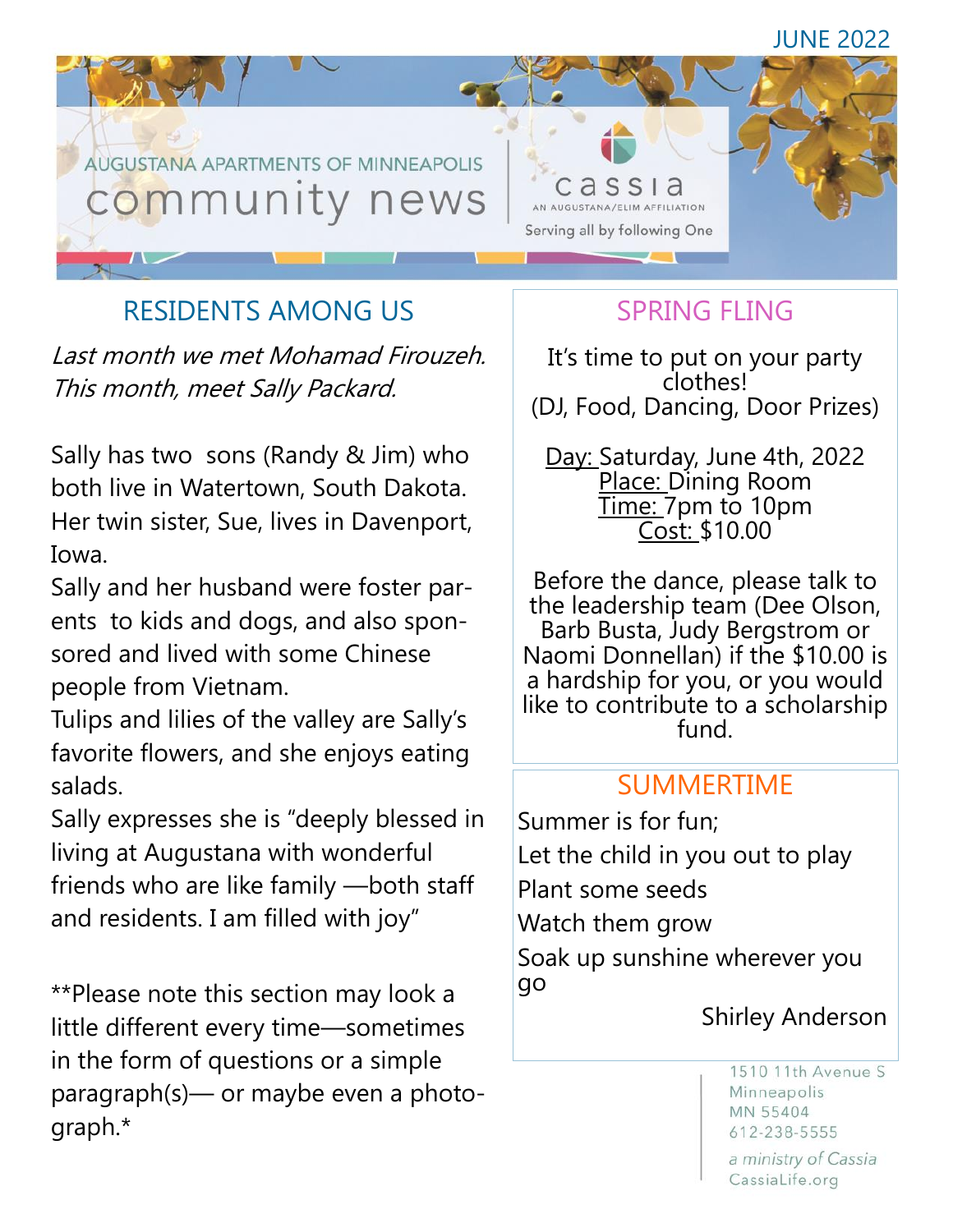**AUGUSTANA APARTMENTS OF MINNEAPOLIS** 

**Directory** 

To dial, you need to dial "9", "area code", then the 7 digit number. You should be dialing 11 numbers total including the "9".

# **Emergency Numbers**

 $H^{\prime}$ 

| Home Health Aide Emergency Phone612-290-5221 |  |
|----------------------------------------------|--|

#### **Housing**

| Marlene Yochim, Asst. Director of Housing612-238-5870         |  |
|---------------------------------------------------------------|--|
| <b>Business Office</b>                                        |  |
|                                                               |  |
|                                                               |  |
| <b>Social Services</b>                                        |  |
| Carol Dexter, Director of Social Services612-238-5261         |  |
| <b>Activities</b>                                             |  |
|                                                               |  |
|                                                               |  |
| <b>Food Services</b>                                          |  |
| George Serra, Corporate Director of Food Services612-238-5264 |  |
|                                                               |  |
| <b>Spiritual Life</b>                                         |  |
|                                                               |  |
| Sandra Densmore, Volunteer Chaplain612-238-5283               |  |
| <b>Marketing</b>                                              |  |
|                                                               |  |
| <b>Nursing</b>                                                |  |
| Mariah Lee, Director of Health Services612-238-5047           |  |
| Sarah Caron Asst. Director of Health Services612-238-5046     |  |
|                                                               |  |

**Front Office** Monday-Friday 8 A.M.—5:30 P.M. Saturday 9 A.M.– 3 P.M. 612-238-5555

**A&E Pharmacy** 612-238-8615

**Silver Curl Beauty Shop** 612-238-5263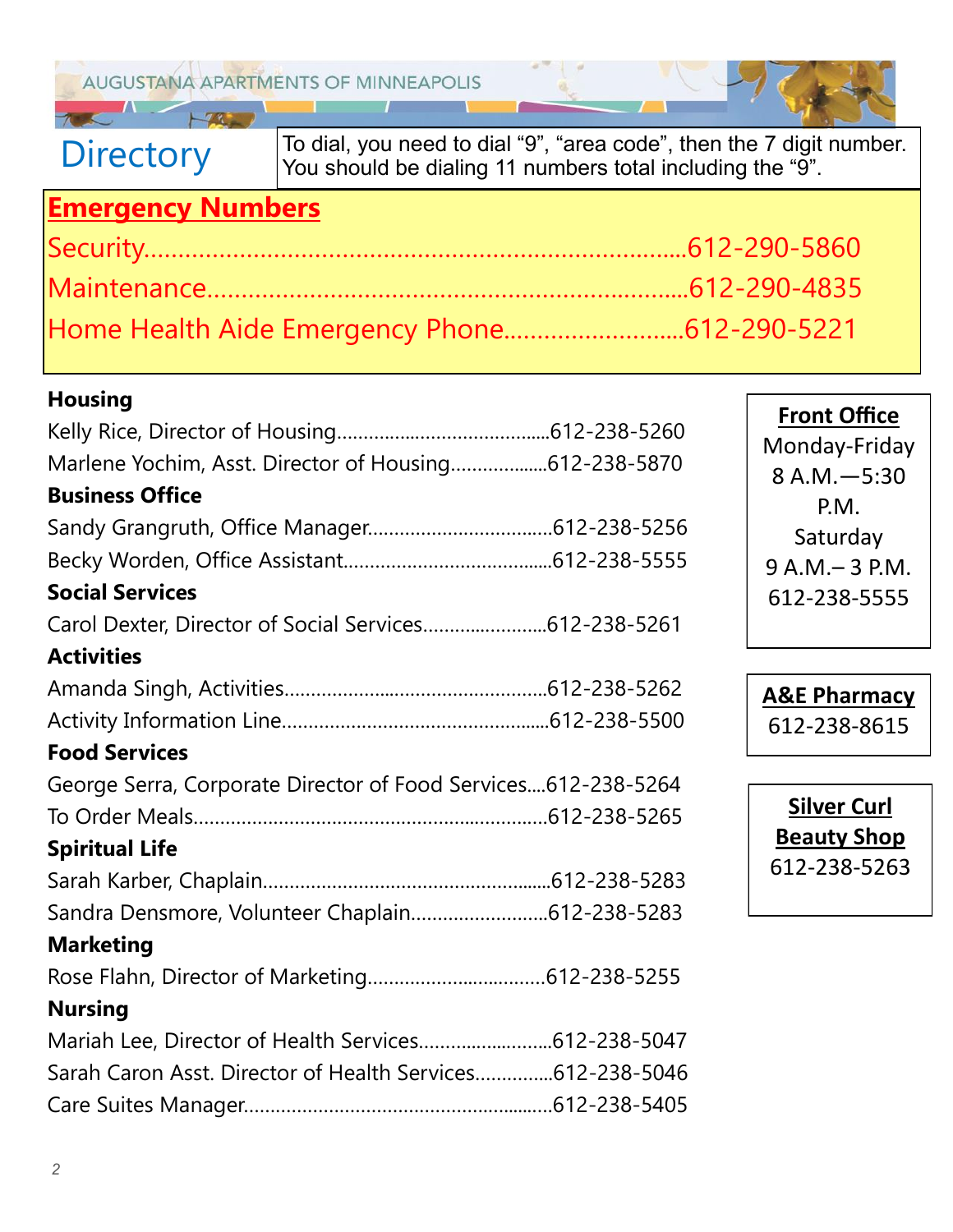#### SPIRITUAL CARE

Dear Amazing Augustana Residents, Each month there are a wide variety of themes and observances that are available to celebrate. In June, a few of those are Alzheimer's & Brain Awareness Month, African-American Music Appreciation Month, Pride Month, and PTSD Awareness month. These open our senses to engage and consider other perspectives and experiences around us. As always, these celebrations as well as the religious ones mentioned in the calendar we include each month are opportunities to practice kindness. Even simple acts can inspire others to pay it forward in other acts of kindness. Kindness is even good for your health according to "The Rabbit Effect" so consider ways that you might be able to reach out to your neighbors in acts of kindness this month.

Blessings, Chaplain Sarah Director of Spiritual Care 612-238-5283

## JUNE INTERFAITH CALENDAR

6/2 - **Orthodox Christian:** Ascension of Jesus - Christian recognition of the departure of Jesus from earth after the resurrection. It is perhaps the earliest observed celebration in Christianity. It is observed with worship including prayers and music.

6/5 – **Christian**: Pentecost - Christian observation of the day when the God the Holy Spirit came to the disciples in the forms of tongues of fire and rushing wind. It is a traditional day for baptism and confirmation of new Christians.

6/4-6 – **Judaism:** Shavuot - Jewish celebration of Moses' descent from Mt Sinai with the ten commandments. Plants and flowers are used in decorations.

6/8 – **Baha'i:** Race Unity Day - A day that promotes racial harmony and understanding in the Baha'i faith.

6/9 - **Celtic Christian**: St. Columba of Iona - Christian recognition of Columba who began the famous community of Iona off the coast of Scotland in 563.

6/12 - **Orthodox Christian**: Pentecost - Christian observation of the day when the God the Holy Spirit came to the disciples in the forms of tongues of fire and rushing wind. It is a traditional day for baptism and confirmation of new Christians.

6/12 – **Christian:** Trinity Sunday - Christians honor the belief in one God with a threefold nature.

(Continued: Page 7)

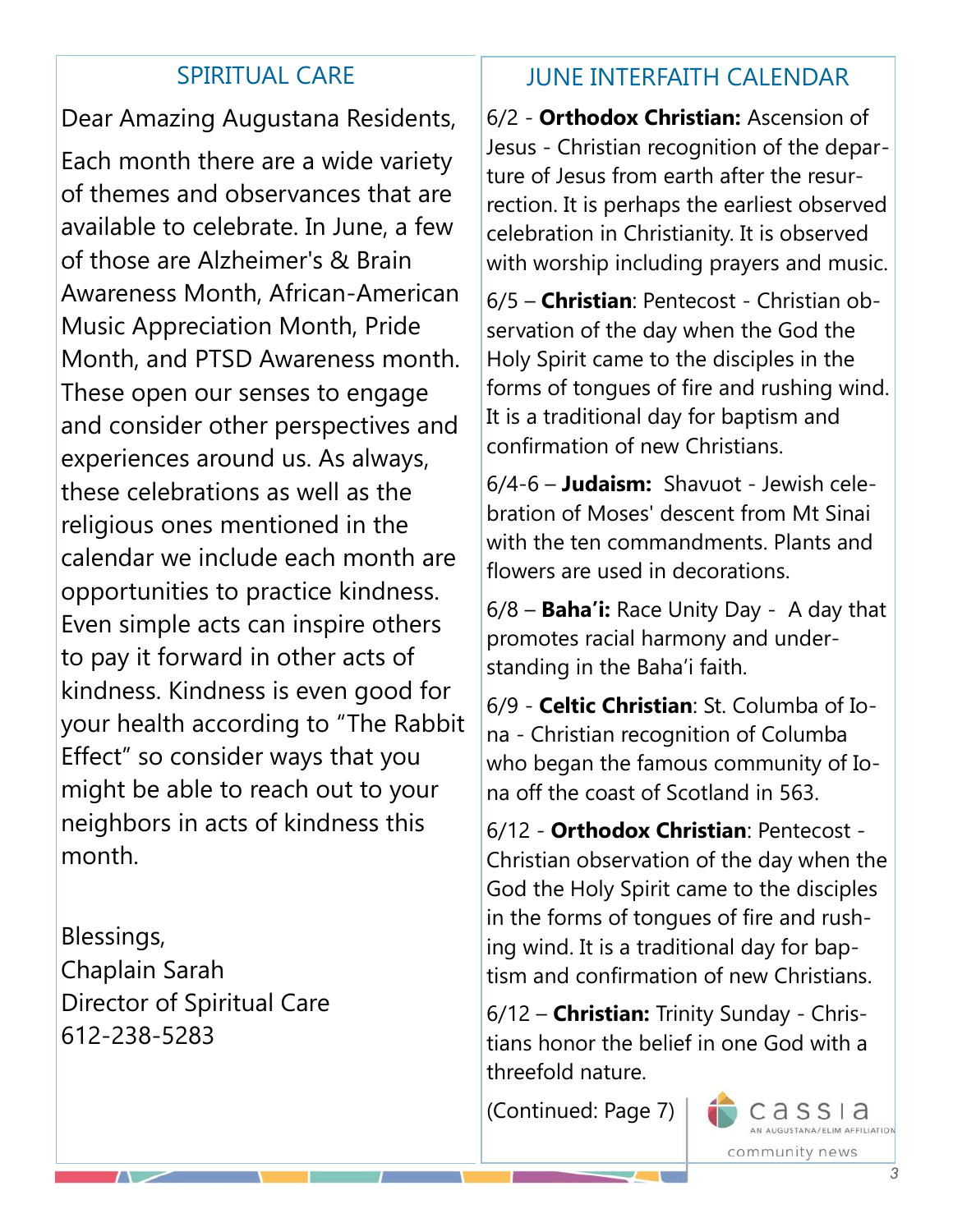#### RESIDENT COUNCIL MEETING (A SUMMARY): MAY 16TH, 2022

- The Council is preparing for the  $Spring \, Fling$ , to be held on June  $4<sup>th</sup>$  from 7:00 to 10:00 in the Dining Room. We are working on decorations, food, and door-prizes. We will be posting flyers and looking forward to a large attendance and a lot of fun! Cost: \$10.00 per person.
- Building Reports:
- $1.$  The car-jacking by 1020 a concern and addressed by management.
- Discussed hallway temps in 1020, door closures in 1020, smoking in the correct areas on the plaza.
- 3. Pet Policy addressed by management.
- 4. 1509 patio, broken cement in places; also in 1020 patio.
- Spiritual Life committee sponsoring a memorial service on Sunday, May 22 at 3:00 for those who have died in the past two years.
- Catholic Charities has invited Augustana residents for a tour on May 27.
- The Council has ordered flowers/bulbs to be planted next year. If anyone cares to donate to the "flower fund," contact the Resident Council.

| <b>RESIDENT COUNCIL BUILDING REPS</b>           | <b>COMMITTEE MEETINGS</b>            |
|-------------------------------------------------|--------------------------------------|
| Please contact your building rep                | <b>Food Committee:</b>               |
| with any concerns, questions or ide-            | Thursday, 9th at 10:30am in the Din- |
| as.<br><b>1510:</b> Tim H., Jeanne M., Karen P. | ing room                             |
|                                                 | Spiritual Life Committee:            |
| <b>1020:</b> Anthony B., Pat B., Carolyn K.,    | Tuesday, 14th at 11am in the 1020    |
| Darryl L., Jim S.                               | party room                           |
| <b>1509: Rose A., Albert C., Steve I.</b>       | <b>Library Committee:</b>            |
| 1425: Margaret Mary K., Kathy M.,               | Wednesday, 28th at 630pm in the      |
|                                                 | 1020 party room                      |
| Laurie R.,                                      |                                      |
|                                                 |                                      |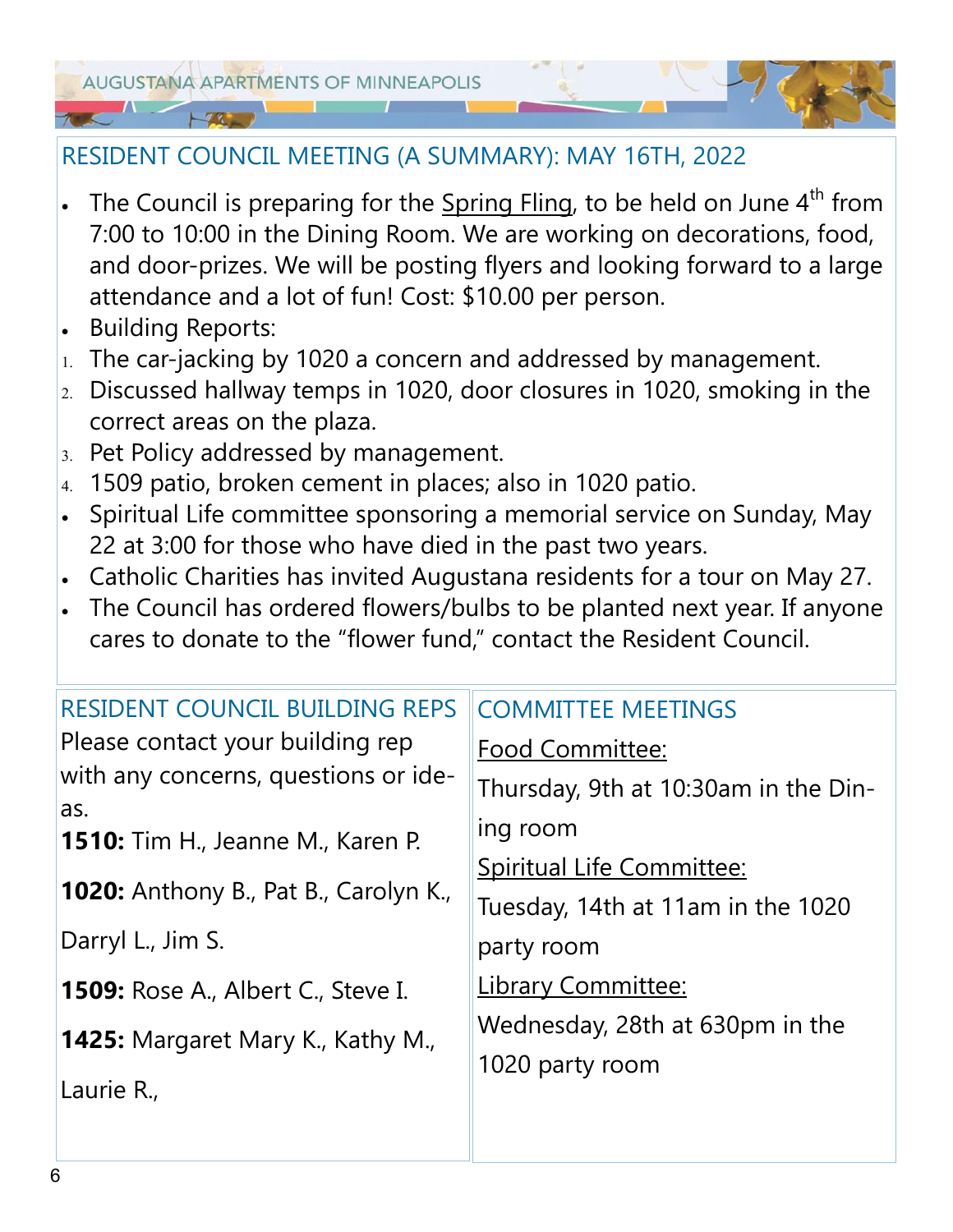6/16 - **Catholic Christian**: Corpus Christi - celebration in recognition of the Eucharist the Blessed Sacrament of the Body and Blood of Christ. The real presence of the body and blood of Jesus is honored.

6/19 - **Orthodox Christian**: All Saint's Day - The day in Eastern Orthodox Christianity that designates the end of the Easter season.

6/19 – **Swedenborgian**: New Church Day - (Church of the New Jerusalem) annual commemoration of the vision document, "The True Christian Religion", by Emanuel Swedenborg in 1770.

6/21 - **Wicca/Neo Pagan**: Litha - Summer Solstice - Summer Solstice, celebrating the longest day and the blessings of light as well as the beginning of the sun god's death. Begins at sundown.

6/22 - **Canadian Native People**: First Nations Day - (Indian, Metis and Inuit) most sacred day on the summer solstice. Communities hold feasts and invite guests. Also knows as National Aboriginal Day.

6/24 - **Catholic Christian**: Sacred Heart of Jesus - occasion to pay homage to Christ's all-encompassing love for humanity. Solemn worship is observed.

6/24 – **Christian:** Saint John the Baptist - Christian remembrance of the birth of St. John the Baptist who announced the coming of Jesus.

6/27 – **Latter Day Saints:** Martyrdom of the Prophet Joseph Smith and his Brother Hyrum - The Prophet Joseph Smith and his brother Hyrum were assassinated in 1844 while incarcerated in Carthage, Illinois.

6/29 – **Christian**: Feast Day of Saints Peter and Paul

6/29-7/3 – **Zoroastrianism**: Ghambar Maidyoshem - Celebrates the creation of water, the sowing of the summer crop, and the harvesting of grain.

## SALVATION ARMY BIN

 $\sqrt{2}$ 

## **Wednesday 1st: Blue Bin by Salon. Please**

do not leave donations on the floor—place them inside of the bin. If the bin is full, please save your donations for another time. Thank you! Donate used clothes, books, kitchen items or accessories. Must be clean. No pillows.

# VANISHING VISIONS

For persons with low vision and blindness: Meeting in the 1509 Conference Room in the 1509 lower level from 2PM to 3PM.